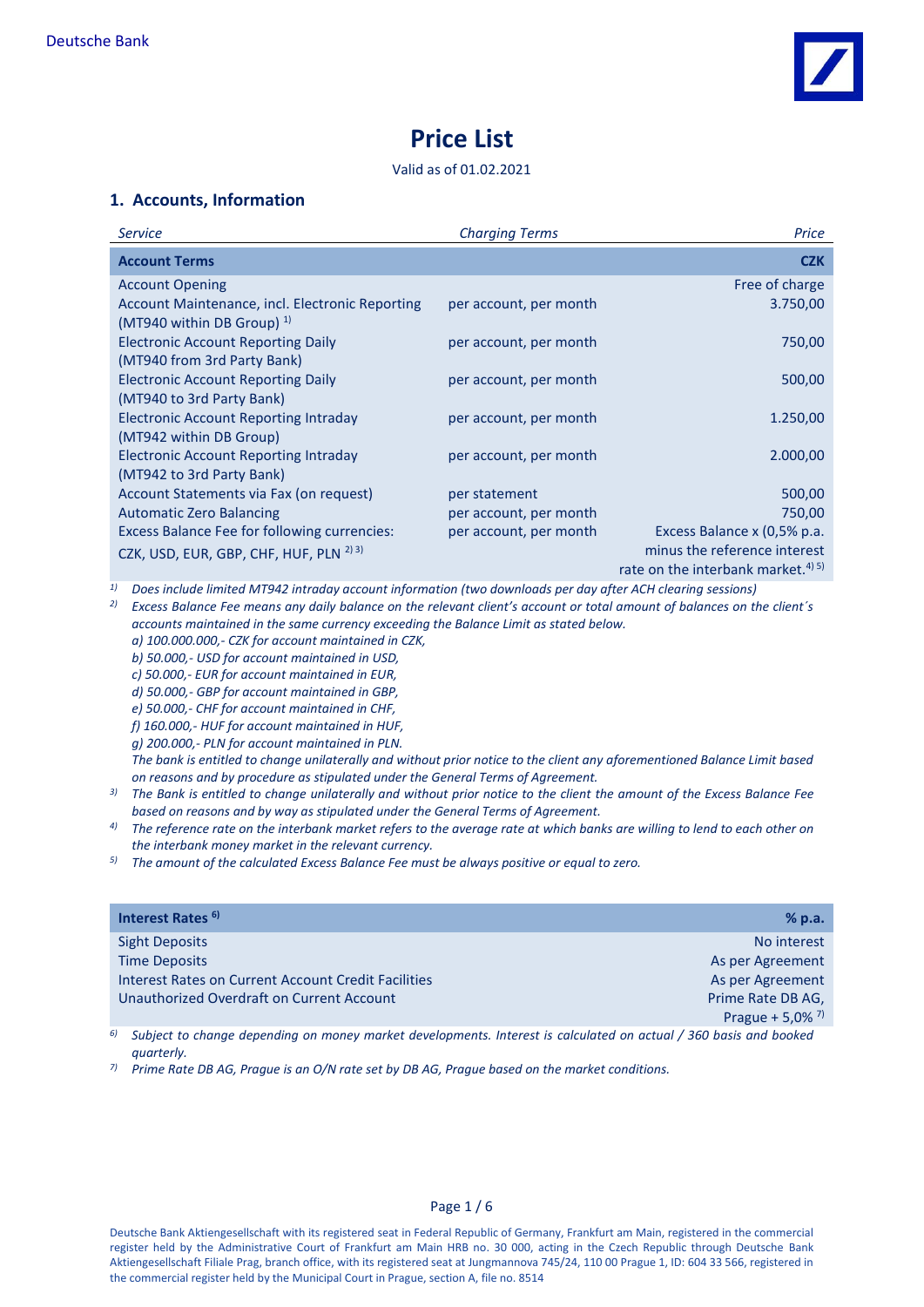

### **2. Transaction Fees**

| <b>Service</b>                                                                                                   | Price <sup>8)</sup> |
|------------------------------------------------------------------------------------------------------------------|---------------------|
| <b>DOMESTIC RECEIVABLES</b>                                                                                      |                     |
| Receivables                                                                                                      | 15,00               |
| <b>INTERNATIONAL RECEIVABLES</b>                                                                                 |                     |
| Receivables (intercompany) <sup>9)</sup>                                                                         | 125,00              |
| <b>Receivables</b>                                                                                               | 300,00              |
| <b>SEPA RECEIVABLES</b>                                                                                          |                     |
| <b>Credit Transfer Receipt</b>                                                                                   | 15,00               |
| <b>DOMESTIC PAYABLES</b>                                                                                         |                     |
| Payments (urgent)                                                                                                | 1.000,00            |
| Payments incl. Exec. of Standing Orders                                                                          | 15,00               |
| <b>INTERNATIONAL PAYABLES</b>                                                                                    |                     |
| Payments (urgent)                                                                                                | 1.000,00            |
| Payments incl. Exec. of Standing Orders (intercompany) <sup>9)</sup>                                             | 250,00              |
| Payments incl. Exec. of Standing Orders                                                                          | 375,00              |
| <b>SEPA PAYABLES</b>                                                                                             |                     |
| Credit Transfer (urgent)                                                                                         | 1.000,00            |
| Credit Transfer (item-by-item or batch)                                                                          | 15,00               |
| Direct Debit (return)                                                                                            | 300,00              |
| <b>Service</b>                                                                                                   | Price <sup>8)</sup> |
| <b>ANCILLARRY SERVICES</b>                                                                                       |                     |
| <b>Account Services</b>                                                                                          |                     |
| Annual Audit Statement + VAT                                                                                     | 6.250,00            |
| Bank Inquiry/Other confirmation (by order of customer) + VAT                                                     | 1,500.00            |
|                                                                                                                  | + external costs    |
| <b>Duplicated Account Statement</b><br>Confirmation of deposit of base capital for company in creation fee + VAT | 500,00<br>5.000,00  |
| <b>Payment Services</b>                                                                                          |                     |
| Surcharge for manual payment order                                                                               | 5000,00             |
| Repair, Amendment, Cancellation (non-executed)                                                                   | 500,00              |
| Repair, Amendment, Cancellation, Investigation (executed)                                                        | 1.500,00            |
| (+ Charges of the Beneficiary Bank)                                                                              |                     |
| Repair Fee for electronic transactions                                                                           | 500,00              |
| SEPA - Registration of Creditor-ID [per year] 10)<br>SEPA - Cancellation, Investigation, Repair                  | 3000,00<br>500,00   |
| Setup fee for Standing Orders                                                                                    | Free of charge      |
| <b>Confirmation of Payment Orders</b>                                                                            | 500,00              |
| Guaranteed OUR (EUR) 11)                                                                                         | <b>25,00 EUR</b>    |
| Guaranteed OUR (USD) <sup>11)</sup>                                                                              | <b>25,00 EUR</b>    |
| Guaranteed OUR (All other CCY) <sup>11)</sup>                                                                    | <b>25,00 EUR</b>    |
| Setup fee for Direct Debit mandate                                                                               | Free of charge      |
| Price in CZK and per transaction/Item if not stated differently.                                                 |                     |

*9) Intercompany payment is a payment between accounts held within the Deutsche Bank network and also within the client group. The intercompany payment is captured in electronic banking by using the intercompany beneficiary template which is set by the bank based on the notice from the client side.*

*10) According to the rules available on the web of Czech National Bank* 

*11) In case charging instruction "OUR" (originator pays all charges) is selected, this flat fee covers all 3rd party fees.*

#### Page 2 / 6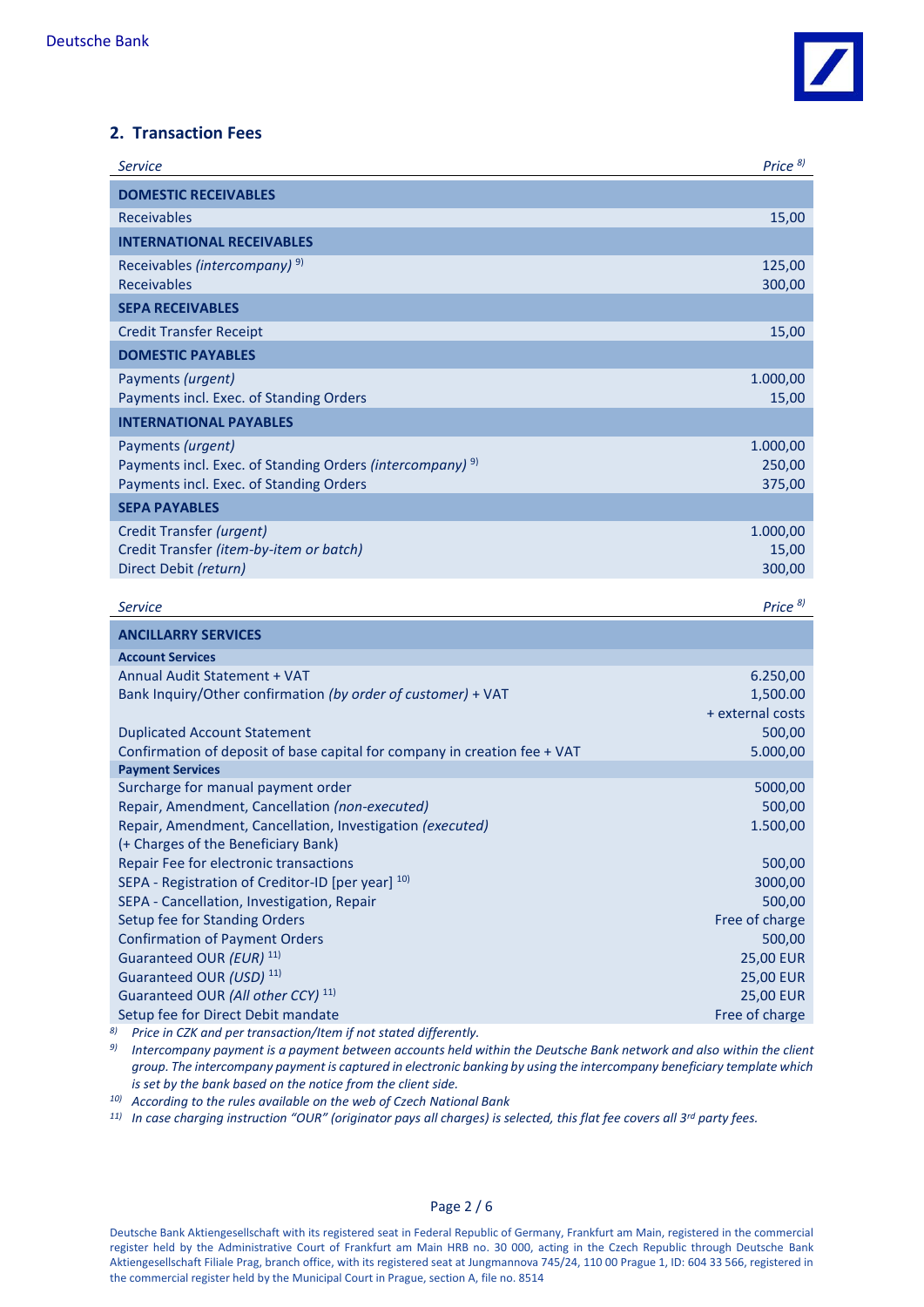

## **3. Cut-Off Times, Value Dates**

| <b>Domestic Payments</b> | Cut-Off Time                  | <b>Book Date on</b><br>client's acc. | Debit Value<br>Date on client's<br>acc. | Credit Value Date<br>at beneficiary's<br>bank |
|--------------------------|-------------------------------|--------------------------------------|-----------------------------------------|-----------------------------------------------|
| Electronic               | D before 18:00                |                                      |                                         | $D+1$                                         |
| <b>Electronic Urgent</b> | D before 12:30                |                                      |                                         | D                                             |
| Paper-based              | D before 14:00 <sup>12)</sup> |                                      |                                         | $D+1$                                         |
| Paper-based Urgent       | D before 12:00                |                                      |                                         | D                                             |

| <b>Domestic Direct Debits</b> | Cut-Off Time   | Book Date on<br>client's acc.                           | Credit Value Date<br>on client's acc.                   |
|-------------------------------|----------------|---------------------------------------------------------|---------------------------------------------------------|
| Electronic                    | D before 18:00 | Day of credit on<br>the DB AG,<br><b>Prague Account</b> | Day of credit on<br>the DB AG.<br><b>Prague Account</b> |

| Cross-border Payments (with<br>or without conversion) | <b>Cut-Off Time</b>     | <b>Book Date on</b><br>client's acc. | Debit Value<br>Date on client's<br>acc. | Credit Value Date<br>at beneficiary's<br>bank |
|-------------------------------------------------------|-------------------------|--------------------------------------|-----------------------------------------|-----------------------------------------------|
| Electronic SEPA 13)                                   | D before 15:30          | D                                    | D                                       | $D+1$                                         |
| <b>Electronic SEPA with FX</b>                        | D before $11:00$        | D                                    | D                                       | $D+1$                                         |
| <b>Electronic SEPA Urgent</b>                         | D before 13:00          | D                                    | D                                       | D                                             |
| <b>Electronic SEPA Direct</b>                         | D before 15:30          | D                                    | D                                       | $D+1$                                         |
| <b>Debits</b>                                         |                         |                                      |                                         |                                               |
| Electronic                                            | D before $14:00$        | D                                    | D                                       | $D+1$                                         |
| Electronic Urgent (CZK)                               | D before 10:30          | D                                    | D                                       | D                                             |
| <b>Electronic Urgent</b>                              | D before $14:00$        | D                                    | D                                       | D                                             |
| (EUR, USD, CAD)                                       |                         |                                      |                                         |                                               |
| <b>PriEUR Payments</b>                                | D before 12:00          | D                                    | D                                       | $D^{14}$                                      |
| Electronic Urgent - other                             | D-1 before $14:00^{15}$ | D                                    | D                                       | D                                             |
| currencies (e.g. CHF)                                 |                         |                                      |                                         |                                               |
| Paper-based                                           | D-1 before 14:00        | D                                    | D                                       | $D+2$                                         |
| <b>Paper-based Urgent</b>                             | D-1 before 14:00        | D                                    | D                                       | D                                             |

(D) Represents a bank business day. The cut-off times are expressed in Central European Time. The cut-off times for electronic instructions are only for fully structured payment instructions delivered electronically, requiring no manual intervention or corrections from the bank. Repaired Instructions and all instructions received after this cut-off time will be handled on a reasonable effort basis. Incoming payments are processed D+0.

*Transactions without conversion within DB AG Prague are processed, resp. credited to the beneficiary´s account D+0.*

*12) 12:00 on Fridays and days before bank holidays.*

- *13) SEPA transactions without FX within DB network are processed, i.e. credited to the beneficiary D+0*
- *14) The Payment is processed to the beneficiary bank within 4 hours from the authorization of the payment instruction by the ordering party.*
- *15) It is a necessary to authorize the payment at least one day before the execution day.*

Page 3 / 6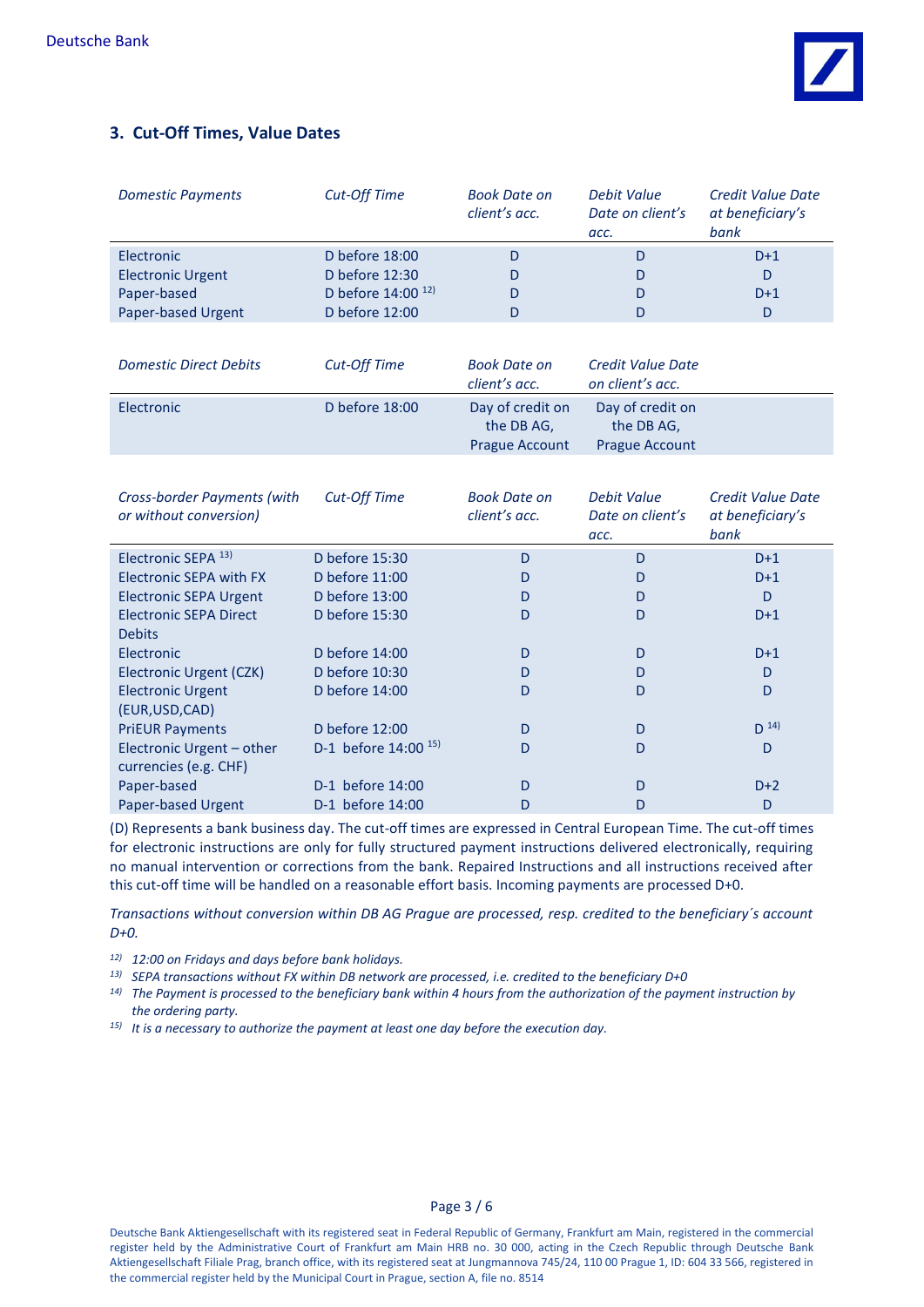

## **4. Electronic Banking**

| <b>Service</b>        | <b>Description</b>                                                                                                                                                                       | <b>Charging Terms</b>                                                | Price                             |
|-----------------------|------------------------------------------------------------------------------------------------------------------------------------------------------------------------------------------|----------------------------------------------------------------------|-----------------------------------|
| db-direct internet    |                                                                                                                                                                                          |                                                                      | <b>CZK</b>                        |
| a) One-off set up fee | Set up and registration of users<br>Set up and registration of authorizers<br>Set up of Transaction Module - allowing<br>access to the local ACH in all countries<br>where DB is present | one-off, per user<br>one-off, per authorizer<br>one-off, per country | 1.500,00<br>1.500,00<br>15.000,00 |
|                       | Additional training on the request of<br>client                                                                                                                                          | per hour (travel expenses<br>charged separately)                     | 1.500,00                          |
| b) On-going fee       | User Maintenance (CSA) 16)                                                                                                                                                               | per month, per registered<br>user                                    | 350,00                            |
|                       | <b>Authorizer Maintenance (CSA)</b>                                                                                                                                                      | per month, per registered<br>authorizer                              | 350,00                            |
|                       | <b>User Maintenance</b>                                                                                                                                                                  | per month, per registered<br>user                                    | 500,00                            |
|                       | <b>Authorizer Maintenance</b>                                                                                                                                                            | per month, per registered<br>authorizer                              | 500,00                            |
|                       | Maintenance and use of Transaction<br>Module, includes:<br>Routing payment files<br>➤<br>Conversion of files to local format<br>⋗<br>Support<br>➤<br>Maintenance and updates<br>➤        | per country, per month                                               | 5.000,00                          |
|                       | Infoservice - providing information<br>related to account balances,<br>transactions and statements via secured<br>emails                                                                 | per month                                                            | 500,00                            |
| c) Security           | DB Secure Authenticator - hardware<br>DB Secure Authenticator - software                                                                                                                 | per item<br>per item                                                 | 750,00<br>No fees                 |
| d) Specific fee       | Fee for change of contract<br>documentation                                                                                                                                              | per execution                                                        | 1.000,00                          |
| db-direct MultiCash   |                                                                                                                                                                                          |                                                                      | <b>CZK</b>                        |
| a) On-going fee       | Maintenance                                                                                                                                                                              | per installation, per<br>month                                       | 2.000,00                          |
| b) Specific fee       | Fee for change of contract<br>documentation<br>16 (CCA) Customers Calf Administration , the eligible of administers at housiness and their viole                                         | per execution                                                        | 1.000,00                          |

*16) (CSA) Customer Self Administration - the client self-administers other users and their rights.*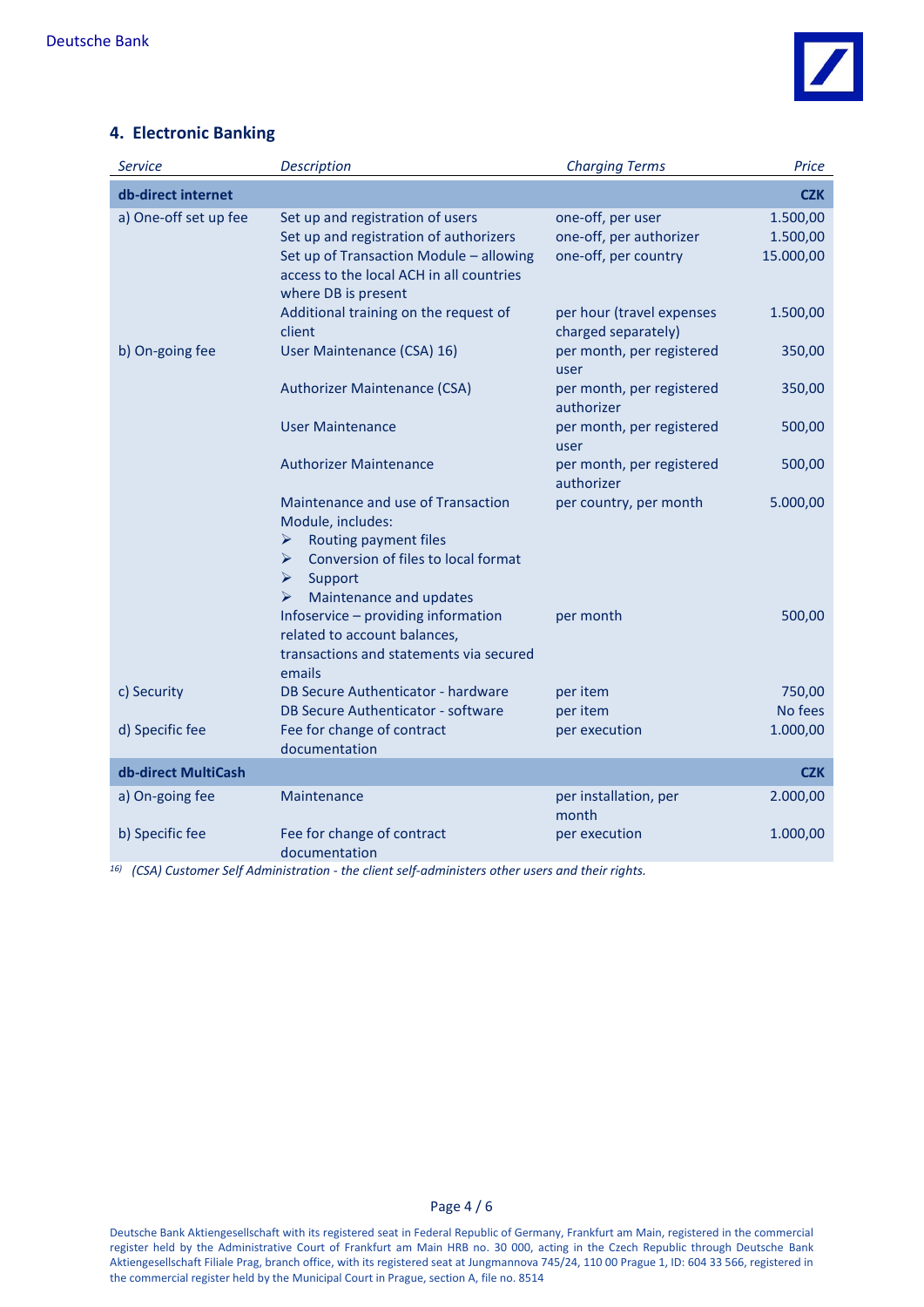

## **5. Trade Finance**

| <b>Service</b>                                                                               | Price 8)                                           |
|----------------------------------------------------------------------------------------------|----------------------------------------------------|
| <b>Documentary Letters of Credit (L/C)</b>                                                   |                                                    |
| Pre advice<br>Advice of opening                                                              | 1.000,00<br>0,1%, min. 2.000,00                    |
| <b>Confirmation of credit</b>                                                                | Individual commission                              |
| Opening Letter of credit <sup>17)</sup>                                                      | 1,2% p.a., min. 12.000,00                          |
| Amendment                                                                                    | 1.500,00                                           |
| Cancellation/removal from registration of L/C without usage                                  | 1.500,00                                           |
| Taking up and handling of documents<br>Pre-check of documents                                | 0,3%, min. 4.000,00<br>0,1%, min. 2.000,00         |
| Maturity control fee of payments (L/C not confirmed by us)                                   | 0,4% p.a., min. 2.000,00                           |
| Deferred payment risk commission (L/C confirmed by us)                                       | Individual commission                              |
| <b>Transfer of Letter of Credit</b>                                                          | 0,2%, min. 3.000,00                                |
| Forwarding of proceeds                                                                       | 0,15%, min. 2.000,00                               |
| <b>Documentary Collections</b>                                                               |                                                    |
| Collection against payment (D/P) or acceptance (D/A)                                         | 0,3%, min. 2.000,00                                |
| Delivery of documents free of payment                                                        | 0,3%, min. 2.000,00                                |
| Amendment, Cancellation                                                                      | 1.000,00                                           |
| <b>Guarantees, Stand-by Letters of Credit</b>                                                |                                                    |
| <b>Issuance fee</b>                                                                          | 1.500,00                                           |
| Advice of issuance                                                                           | 0,1%, min. 2.000,00 from the value of              |
|                                                                                              | Guarantee or Stand-by L/C                          |
| <b>Guarantee commission</b>                                                                  | 3,0% p.a., min. 3.000,00 per quarter from          |
|                                                                                              | the value of Guarantee or Stand-by L/C<br>3.000,00 |
| Express (same day) issuing commission<br>Confirmation or issuing against a counter guarantee | Individual commission                              |
| Amendment                                                                                    | 1.500,00                                           |
| Reduction against presented documents                                                        | 0,3%, min. 4.000,00 from the Guarantee             |
|                                                                                              | or Stand-by L/C value reduction                    |
| Claim                                                                                        | 0,15%, min. 1.000,00 from the claim                |
|                                                                                              | amount of the Guarantee or Stand-by L/C            |
| Claim against presented documents                                                            | 0,3%, min. 5.000,00 from the claim                 |
|                                                                                              | amount of the Guarantee or Stand-by L/C            |
| Guarantee cancellation prior its expiration date                                             | 2.000,00                                           |
| <b>Other products, Miscellaneous</b>                                                         |                                                    |
| Postage                                                                                      | 500,00                                             |

*17) We reserve the right to charge a higher commission concerning country or economic risks.*